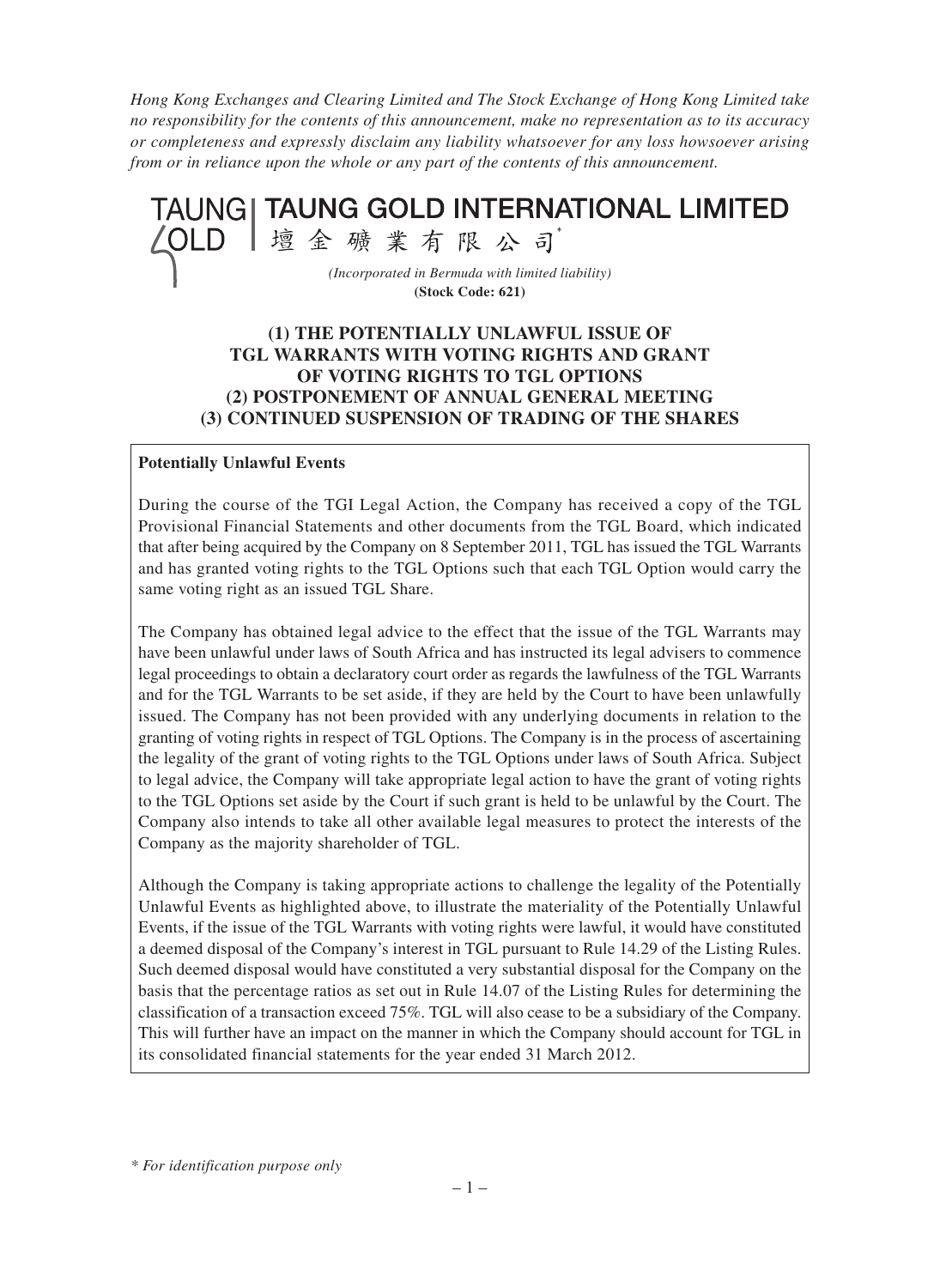Furthermore, as Electrum is a substantial shareholder of the Company and TGL and Dr. David Twist was a director of TGL during the 12 months preceding the issue of the relevant TGL Warrants, they are therefore connected persons of the Company. The issue of the TGL Warrants to Electrum and Dr. David Twist, and if any of the other Potentially Unlawful Events involved any connected person of the Company, would have constituted connected transactions of the Company for the purpose of Chapter 14A of the Listing Rules. The Potentially Unlawful Events should also have been subject to reporting, announcement and shareholders' approval requirements under the Listing Rules.

### **Postponement of AGM and continued suspension of trading**

As a result of the Incident, the date of the Company's AGM will also be delayed to a later date. Trading in the Shares will continue to be suspended until further notice.

# **SHAREHOLDERS AND POTENTIAL INVESTORS ARE ADVISED TO EXERCISE CAUTION WHEN DEALING IN THE SECURITIES AND SHARES OF THE COMPANY.**

Reference is made to the Company's announcement (the "**Announcement**") dated 13 June 2012 in relation to, among other things, the Incident and the delay in publication of the 2012 Results Announcement. Unless otherwise stated, capitalised terms used herein shall have the same meanings as those used in the Announcement. This announcement is made pursuant to Rule 13.09(1) of the Listing Rules.

## **THE POTENTIALLY UNLAWFUL ISSUE OF TGL WARRANTS WITH VOTING RIGHTS AND GRANT OF VOTING RIGHTS TO TGL OPTIONS**

As stated in the Announcement, as a result of the Incident, the Company has instructed its legal advisers to assist the Company in taking all appropriate legal action to protect its interests. The Company, through its legal advisers, has commenced formal legal proceedings against TGL, among other things, (i) to replace the majority of the directors of the TGL Board; and (ii) to obtain the annual financial statements of the TGL Group for the year ended 31 March 2012 and other necessary information to enable the Company to complete its audited consolidated financial statements for the year ended 31 March 2012.

During the course of the TGI Legal Action, the Company has received a copy of the TGL Provisional Financial Statements and other documents from the TGL Board, which indicated that after being acquired by the Company on 8 September 2011:

- (a) TGL has issued the TGL Warrants; and
- (b) TGL has granted voting rights to the TGL Options such that each TGL Option would carry the same voting right as an issued TGL Share.

Neither the Company nor the Board was aware of the Potentially Unlawful Events until the TGL Provisional Financial Statements was made available to the Company and the Company has not been offered the opportunity to participate in the issue of the TGL Warrants. The Board has also never authorised either of the Potentially Unlawful Events.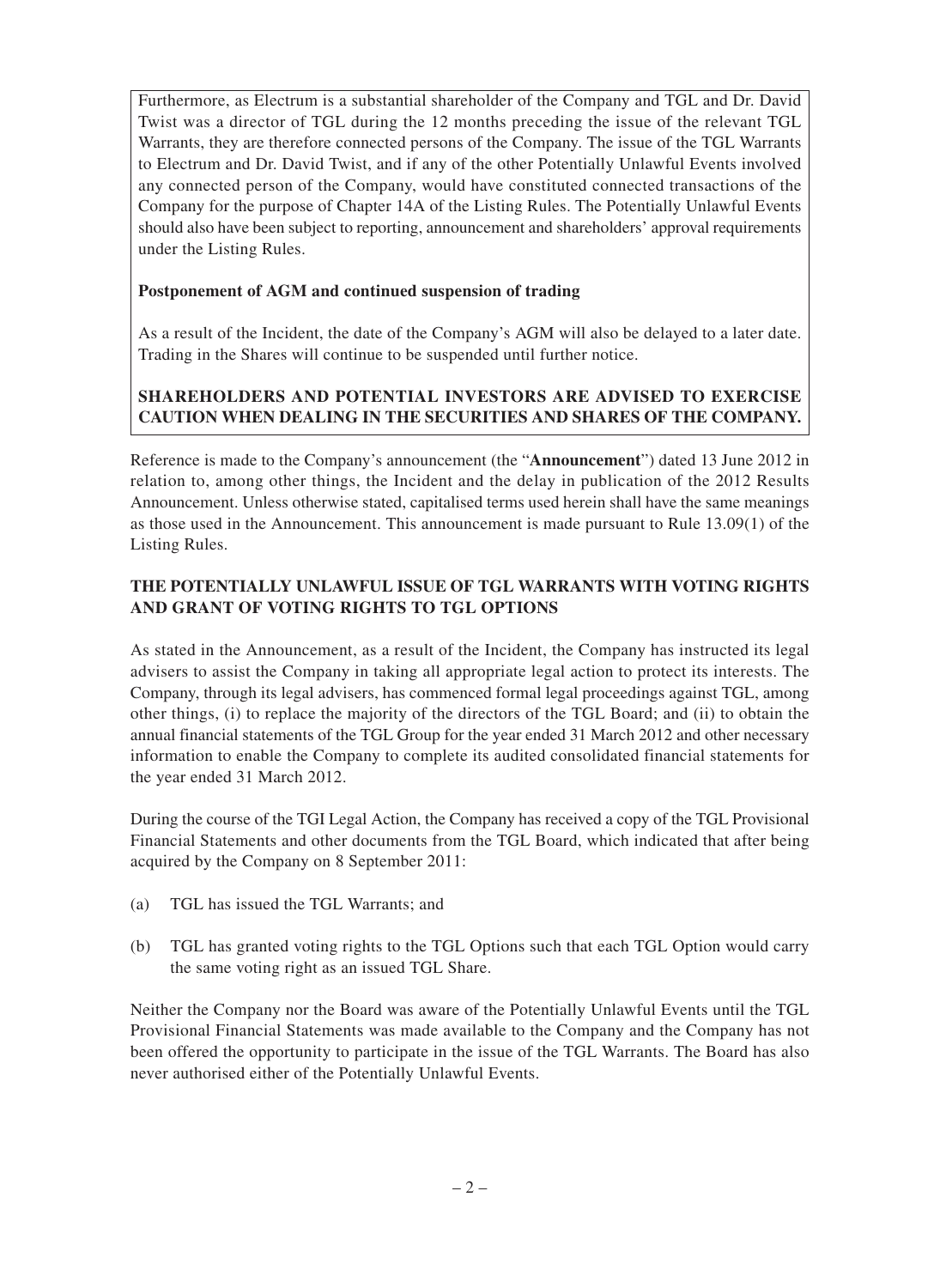Based on copies of the warrant certificates which the Company obtained on 11 September 2012, on 12 January 2012, TGL issued (i) 35,000,000 TGL Warrants to Dr. David Twist, a former director and current consultant of TGL and (ii) 30,000,000 TGL Warrants to Electrum, a substantial shareholder of the Company and TGL. The TGL Warrants issued to both Dr. David Twist and Electrum carry identical terms. Each TGL Warrant was issued at a cash consideration of R0.01. Each TGL Warrant confers the right on its holder to subscribe for one TGL Share at an exercise price of R25.0 per TGL Share, which is subject to various anti-dilution adjustments. The exercise period of the TGL Warrants is from 12 January 2012 to 4 January 2017. Although it is stated in the warrant certificates that the holder of the TGL Warrants would not be entitled to any right or interest as a shareholder of TGL, it nonetheless provides that the holder of the TGL Warrants shall have the right to call for, attend and vote at a shareholders meeting of TGL, provided that the holder has deposited the relevant TGL Warrants with TGL.

While the TGL Provisional Financial Statements has not been endorsed by TGL's auditors and its contents may be subject to further changes, the Board has sighted copies of the warrant certificates in respect of the TGL Warrants. The Company has obtained legal advice to the effect that the issue of the TGL Warrants may have been unlawful under laws of South Africa and has instructed its legal advisers to commence legal proceedings to obtain a declaratory court order as regards the lawfulness of the TGL Warrants and for the TGL Warrants to be set aside if they are held by the Court to have been unlawfully issued.

The Company has not been provided with any underlying documents in relation to the granting of voting rights in respect of TGL Options. The Company is in the process of ascertaining the legality of the grant of voting rights to the TGL Options under laws of South Africa. Subject to legal advice, the Company will take appropriate legal action to have the grant of voting rights to the TGL Options set aside by the Court if such grant is held to be unlawful by the Court. The Company also intends to take all other available legal measures to protect the interests of the Company as the majority shareholder of TGL.

### **VOTING RIGHTS IN TGL**

The voting rights attached to the TGL Warrants and the voting rights granted to the holders of the TGL Options represent approximately 19.99% and 7.27% of the total voting rights in respect of TGL respectively (as enlarged by (i) the issue of the TGL Warrants with voting rights; and (ii) the grant of voting rights to the TGL Options). After (i) the issue of the TGL Warrants with voting rights and (ii) the grant of voting rights to the TGL Options, the voting rights of the Company in TGL will decrease from 55.94% to 40.69%.

### **LISTING RULES IMPLICATIONS**

Immediately prior to the Potentially Unlawful Events, the Company was interested directly and indirectly in approximately 55.94% and 12.98% of the issued share capital of TGL respectively and TGL has been a non-wholly owned subsidiary of the Company. The financial results and position of TGL have also been consolidated into the consolidated financial statements of the Company since 8 September 2011.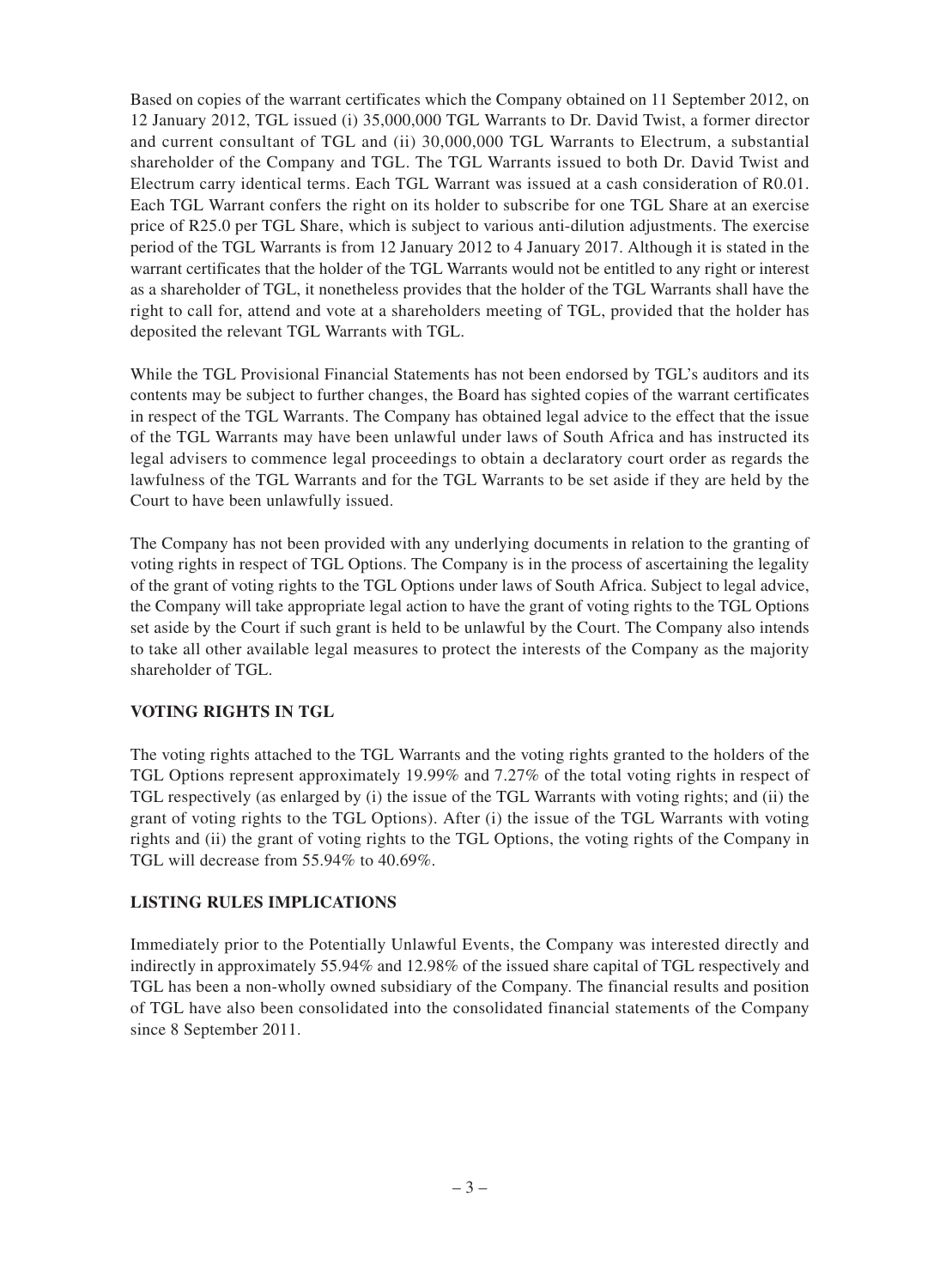Although the Company is taking appropriate actions to challenge the legality of the Potentially Unlawful Events as highlighted above, to illustrate the materiality of the Potentially Unlawful Events, if the issue of the TGL Warrants with voting rights were lawful, it would have constituted a deemed disposal of the Company's interest in TGL pursuant to Rule 14.29 of the Listing Rules. Such deemed disposal would have constituted a very substantial disposal for the Company on the basis that the percentage ratios as set out in Rule 14.07 of the Listing Rules for determining the classification of a transaction exceed 75%. TGL will also cease to be a subsidiary of the Company. This will further have an impact on the manner in which the Company should account for TGL in its consolidated financial statements for the year ended 31 March 2012.

Furthermore, as Electrum is a substantial shareholder of the Company and TGL and Dr. David Twist was a director of TGL during the 12 months preceding the issue of the relevant TGL Warrants, they are therefore connected persons of the Company. The issue of the TGL Warrants to Electrum and Dr. David Twist, and if any of the other Potentially Unlawful Events involved any connected person of the Company, would have constituted connected transactions of the Company for the purpose of Chapter 14A of the Listing Rules. The Potentially Unlawful Events should also have been subject to reporting, announcement and shareholders' approval requirements under the Listing Rules.

## **INFORMATION RELATING TO TGL**

TGL was incorporated under the laws of South Africa. The TGL Group is engaged in the acquisition, exploration and development of mineral assets in respect of gold (and minerals associated with gold) located in South Africa.

As at 30 September 2011, the unaudited total assets of the TGL Group (excluding provisional goodwill arising from acquisition of TGL) represented approximately 76% of the total assets of the Company and its subsidiaries.

### **POSTPONEMENT OF ANNUAL GENERAL MEETING**

Reference is made to the Announcement where it was disclosed that the Board was unable to publish the 2012 Results Announcement by the Prescribed Publication Date. As a result of the Incident, the Company was also unable to publish the 2012 Annual Report before 31 July 2012. Accordingly, the date of the Company's AGM will also be delayed to a later date. The Company will publish further announcements to inform Shareholders of the dates of the publication of the 2012 Results Announcement, the AGM and the despatch of the 2012 Annual Report.

### **CONTINUED SUSPENSION OF TRADING OF THE SHARES**

Trading in the Shares on The Stock Exchange of Hong Kong Limited has been suspended with effect from 9:00 a.m. on 8 June 2012 at the request of the Company. The Company will issue further announcement on the progress of the Incident and the Potentially Unlawful Events as and when appropriate before the publication of the 2012 Results Announcement and the 2012 Annual Report. Trading in the Shares will continue to be suspended until further notice.

## **SHAREHOLDERS AND POTENTIAL INVESTORS ARE ADVISED TO EXERCISE CAUTION WHEN DEALING IN THE SECURITIES AND SHARES OF THE COMPANY.**